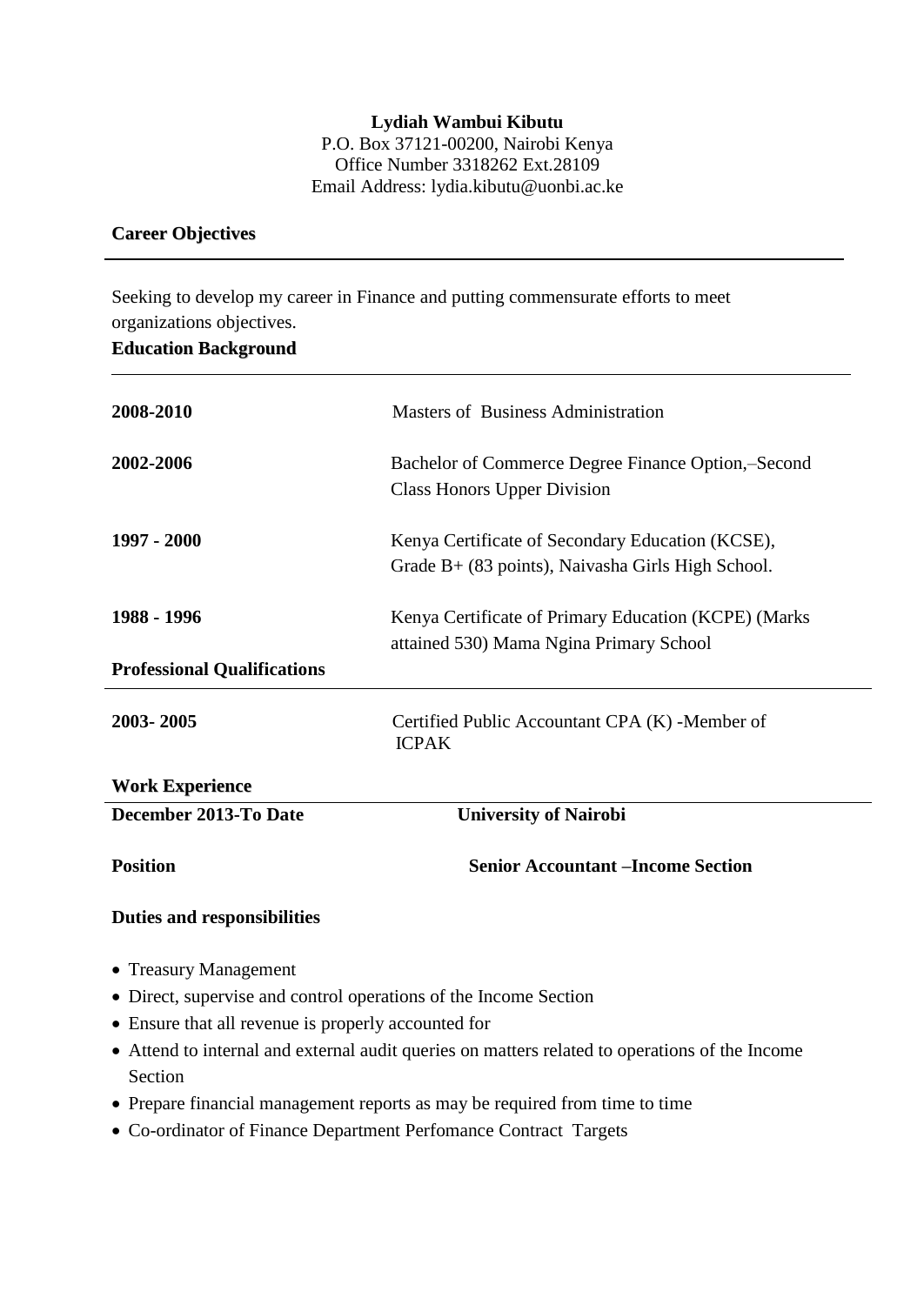#### **Positions Held**

Management Accountant Budget Accountant Reporting Accountants Payroll Accountant Revenue Accountant Reconciliation Accountant

### **Duties and responsibilities**

- Preparing management accounts and presentation of these reports on timely basis
- Implementing management accounting and financial reporting policies
- Preparing statutory returns for filing with relevant government agencies in line with statutory requirements;
- Preparing annual budget and financial projections
- implementing , and monitoring budget on regular basis
- Evaluate and scrutinize expenditure proposals, monitor expenditure and ensure timely intervention measures
- Interpreting correct accounting treatment in the general ledger;
- Documenting all financial policies and procedures in line with approved formats;
- Preparing sub ledger/general ledger reconciliations monthly;
- Ensuring compliance with statutory regulations in the area of taxation, labour laws among others;
- Ensuring compliance with International Financial Reporting Standards (IFRS);
- Maintaining and updating the asset register
- Bank reconciliation and petty cash management;
- Preparing end month, payroll accurately and timely in line with law firm's policies and guidelines;
- Ensuring that legal and statutory requirements on matters concerning PAYE, NSSF, NHIF, labor laws are fully complied with;
- Preparing audit schedules and respond to all audit queries relating to payroll;
- Liaising with Tax authorities (KRA) for updates on income tax changes and seeking accurate interpretation for those items likely to cause confusion.

## **2006-March 2007 Cooperative Bank of Kenya - Graduate Clerk**